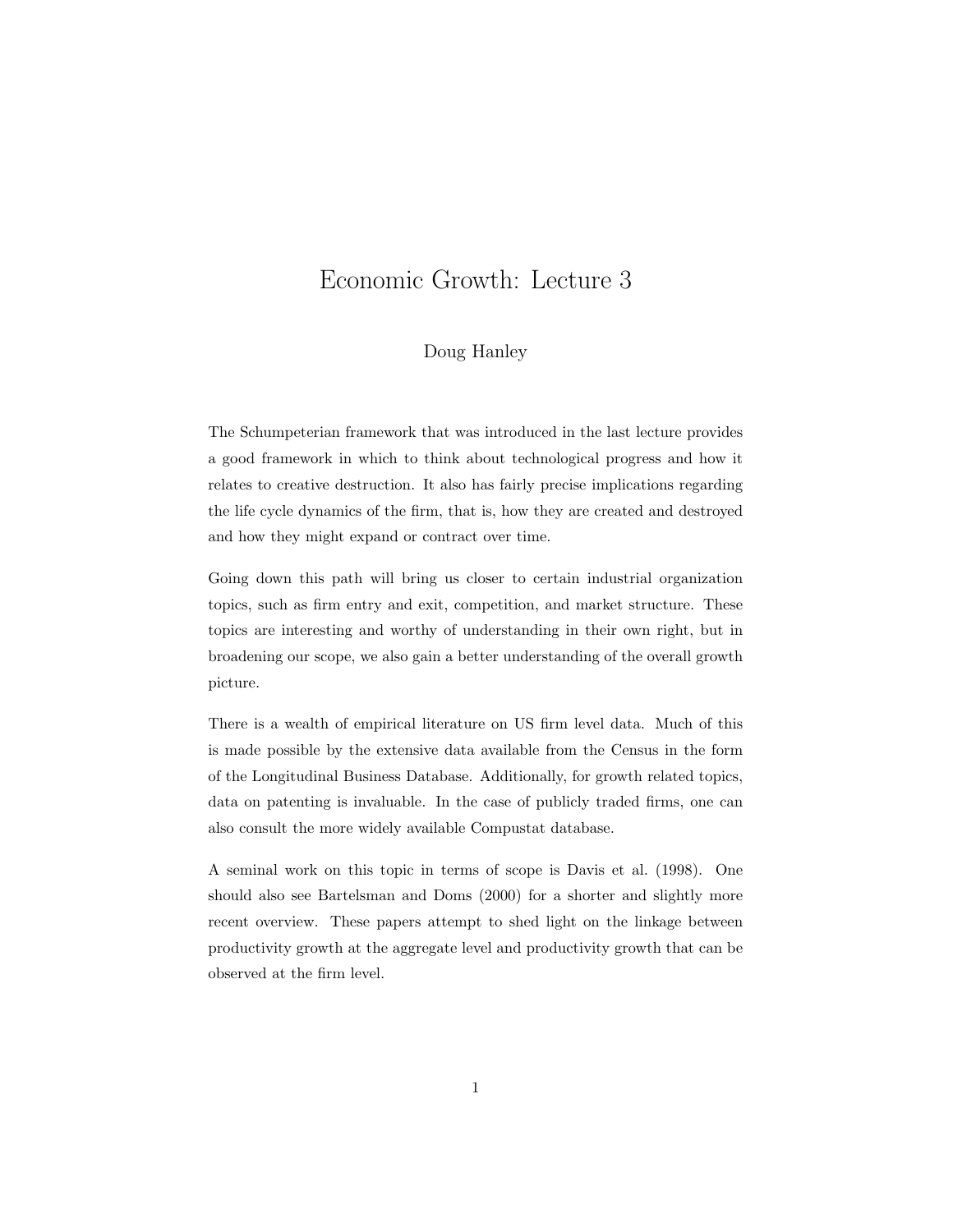# 1 Theory of the Firm

In this lecture, we will be focusing initially on theory. The primary source will be an important paper in this strand of the literature, Klette and Kortum (2004). At its core, the model featured in this paper inherits many features with the quality ladder model presented in lecture 2. The primary difference is the introduction of the notion of a firm, as well as the distinction between entrant and incumbent innovation.

At any given time, a firm denoted by  $f \in [0, F]$  owns some collection of  $n_f$ product lines  $\mathcal{J}_f = \{j_f^1, \ldots, j_f^n\} \in [0,1]^{n_f}$ . At any given time, each product line  $j$  is owned by some firm  $f$ . Incumbent firms can generate a flow rate of innovations  $X_f$  using research labor  $C_f$  according to the production function

$$
X_f = G(n_f, C_f) = \nu n_f^{1-\gamma} C_f^{\gamma}
$$

if we denote variables that are normalized by the number of products  $n_f$  with lower case, this implies

$$
x_f = g(c_f) = \nu c_f^{\gamma}
$$

Thus an equivalent representation would be that each product line has an associated research lab that can generate innovations at rate  $x_f$  using research labor  $g(c_f)$ . Inverting the above, the cost in terms of research labor for a particular flow rate  $x_f$  is

$$
c_f = c(x_f) = \left(\frac{x_f}{\nu}\right)^{\frac{1}{\gamma}}
$$

Now let's attempt to find the value of owning a particular product line. For a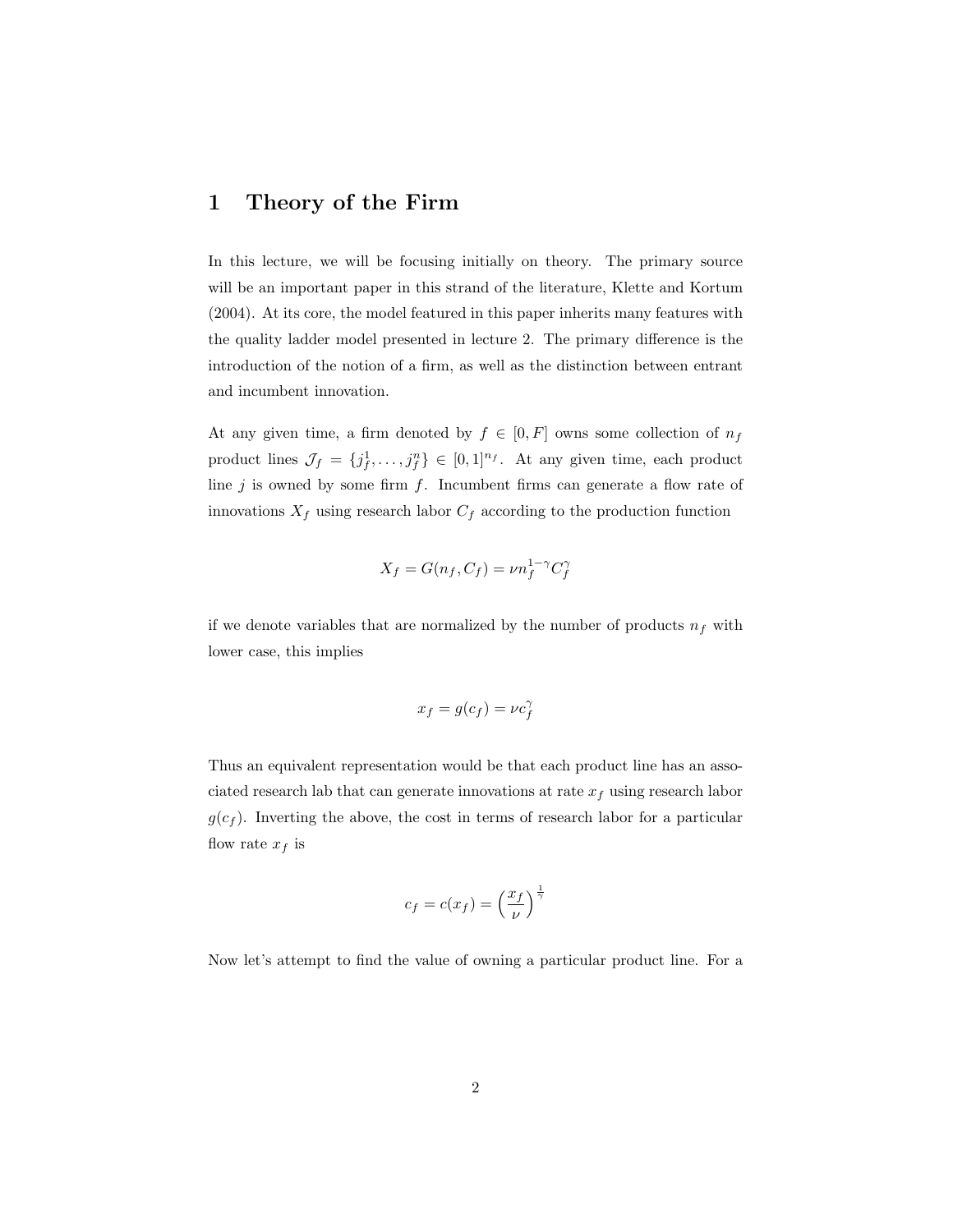firm with  $n$  product lines, the value function satisfies

$$
rV_n - \dot{V} = n\pi - n\tau \left[ V_{n-1} - V_n \right] + n \max_x \{-wc(x) + x \left[ V_{n+1} - V_n \right] \}
$$

where by construction  $V_0 = 0$ . We can now posit a per-product line value of the form  $\tilde{V}_n = n\tilde{V}$ , which yields

$$
(r + \tau)V - \dot{V} = \pi + \max_{x} \{-wc(x) + xV\} \equiv \pi + \Omega
$$

where  $\Omega$  is referred to as the option value of innovation. Normalizing by the aggregate growth rate  $g$ , we then find

$$
(r + \tau - g)\tilde{V} = \tilde{\pi} + \max_{x} \left\{-\tilde{w}c(x) + x\tilde{V}\right\} = \tilde{\pi} + \tilde{\Omega}
$$

The first order condition for the above is then simply

$$
\tilde{w}c'(x) = \tilde{V}
$$

Recall the primary results from the production side equilibrium from the previous lecture

$$
\tilde{\pi} = 1 - \lambda^{-1}
$$
 and  $\ell = \frac{\lambda^{-1}}{\tilde{w}}$ 

Innovation is undertaken by both incumbent firms and entrants. Suppose that there is a pool of entrants with a linear technology for producing innovation, whereby they can achieve an aggregate rate  $e$  by spending  $\chi e$  in terms of research labor. A successful entrant steals one product line from an existing incumbent firm. Thus we should have the condition

$$
\tilde{V} = \tilde{w}\chi
$$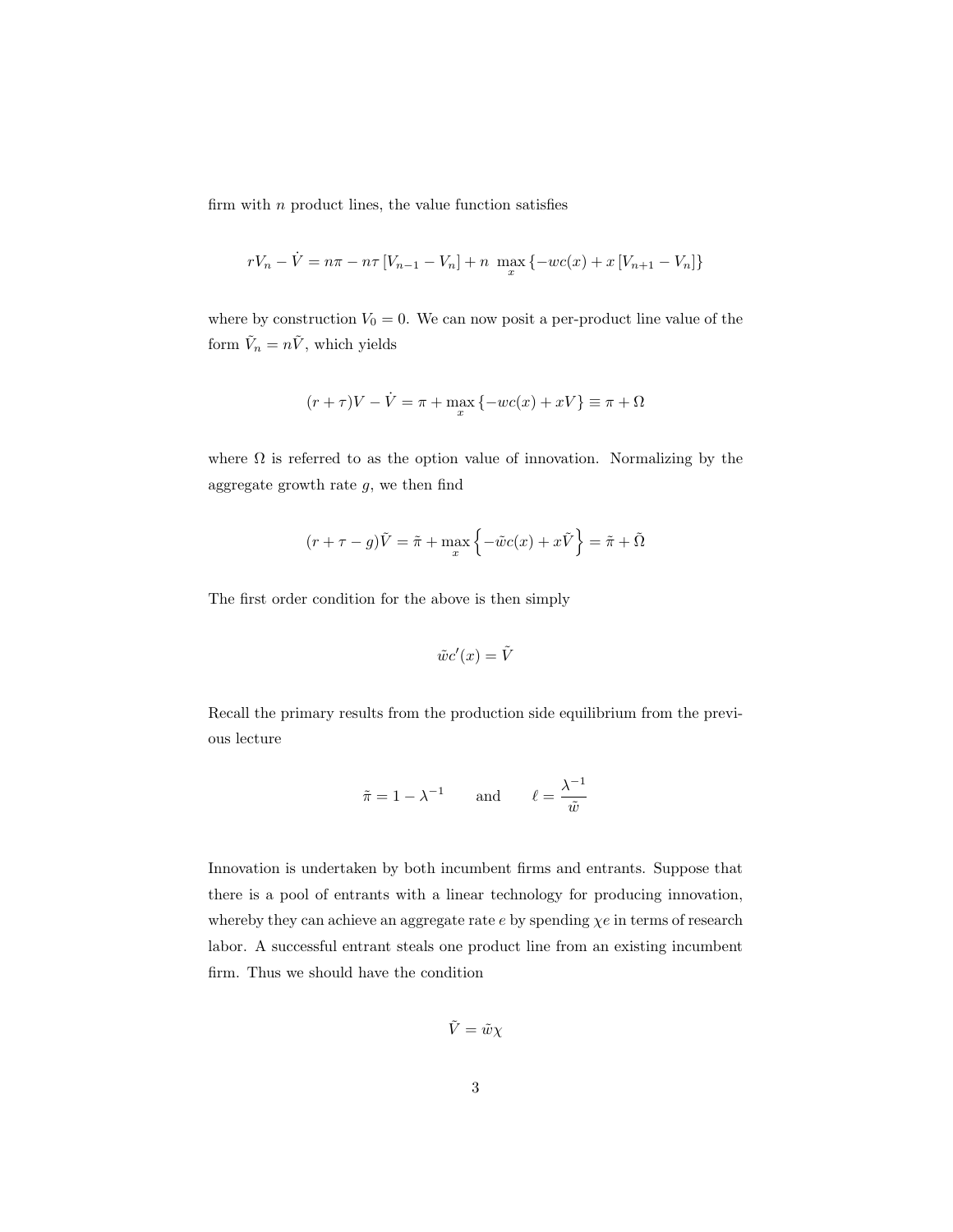Since there is a unit mass of product lines and the per-product innovation rate of incumbents is  $x$ , this is also the aggregate innovation rate by incumbents. Thus the overall aggregate innovation rate is

$$
\tau=x+e
$$

Finally, there is the labor market clearing condition with  $L = 1$ 

$$
1 = P + R = \frac{\lambda^{-1}}{\tilde{w}} + c(x) + \chi e
$$

# 2 Firm Size Distribution

We can now begin to characterize the firm size distribution resulting from this model. We will find the distribution over the number of products  $n$ . However, because everything is identical across firms and products at the product line level, these same results will hold proportionally for observables such as revenue, income, profit, and employment.

For any given incumbent firm with  $n$  product lines, it will gain products at the rate nx and lose products at rate  $n\tau = n(x + e)$ . Thus in expectation each incumbent firm is shrinking at the rate

$$
\frac{\dot{n}}{n} = \frac{nx - n\tau}{n} = -e
$$

because some are being replaced by new entrants. Let  $\mu_n$  be the mass of firms with  $n$  product lines. Note that when a firm loses its last product line and reaches  $n = 0$ , it is assumed without loss of generality that they exit, as they have no research capacity or sales. Thus the  $\mu$  distribution should satisfy the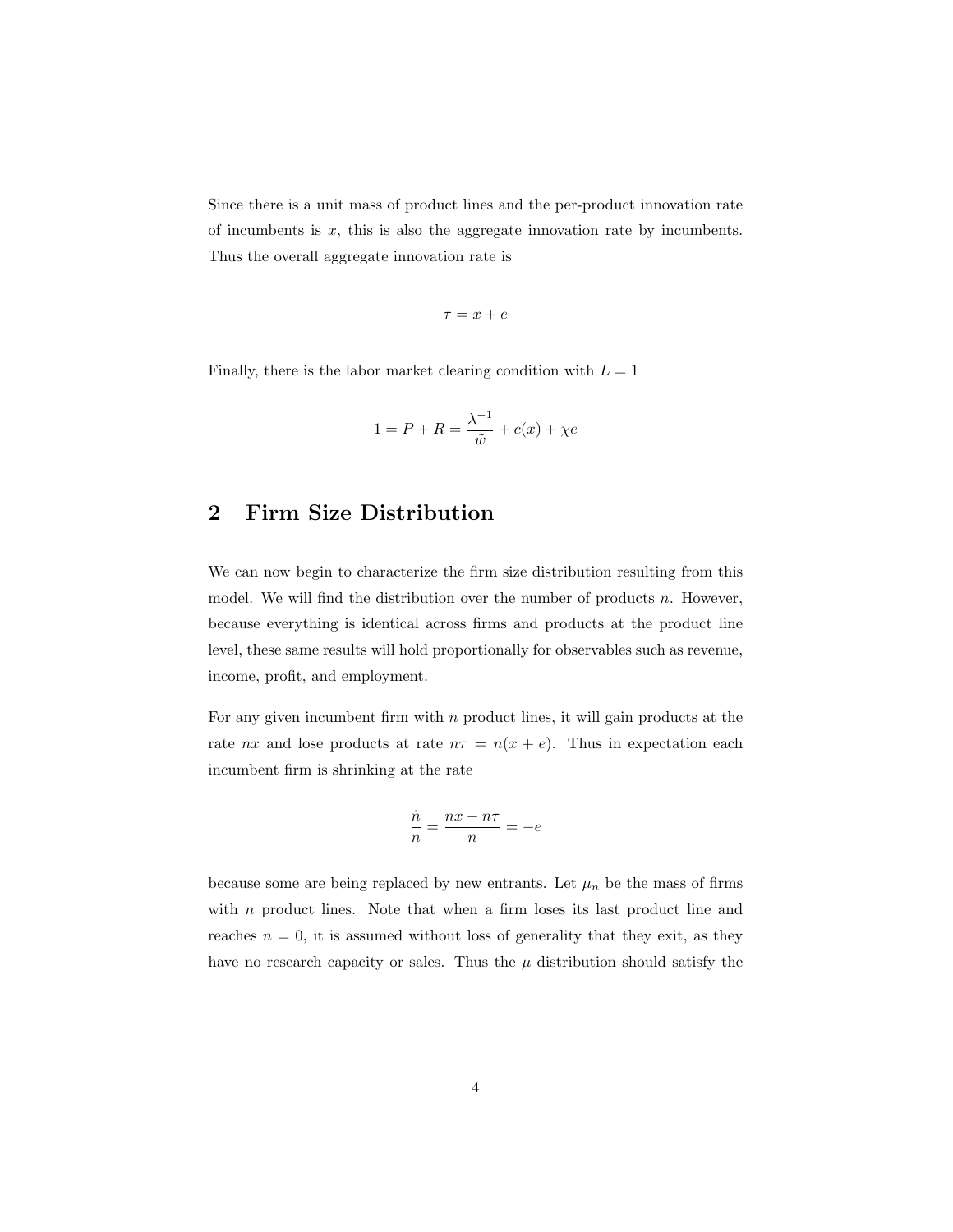flow equations

$$
\text{Inflows} = \text{Outflows}
$$
\n
$$
e + 2\tau\mu_2 = x\mu_1 + \tau\mu_1
$$
\n
$$
(n-1)x\mu_{n-1} + (n+1)\tau\mu_{n+1} = nx\mu_n + n\tau\mu_n \qquad \text{for} \quad n > 1
$$

In addition, we will also have  $\sum_{n=1}^{\infty} n \mu_n = 1$ .

Now let's guess that  $\mu$  takes the form

$$
\mu_n = \frac{AB^{-n}}{n}
$$

Plugging this in to the  $n > 1$  clause and canceling, we find

$$
xB + \tau B^{-1} = x + \tau
$$

which has the roots  $B = 1$ , which we reject as non-summable, and  $B = \tau/x$ . Using this and the  $n = 1$  clause, we can then find that  $A = e/x$ . Thus full expression is

$$
\mu_n = \frac{1}{n} \left(\frac{e}{x}\right) \left(\frac{x}{e+x}\right)^n = \frac{\hat{e}}{n} \left(\frac{1}{1+\hat{e}}\right)^n
$$

where  $\hat{e} = e/x$  is the relative entry rate. This can be verified to satisfy the unit sum condition. We can also find the total mass of firms, which is simply  $F = \sum_{n=1}^{\infty} \mu_n$ . Here we use the identity

$$
\sum_{n=1}^{\infty} \frac{z^n}{n} = \ln\left(\frac{1}{1-z}\right)
$$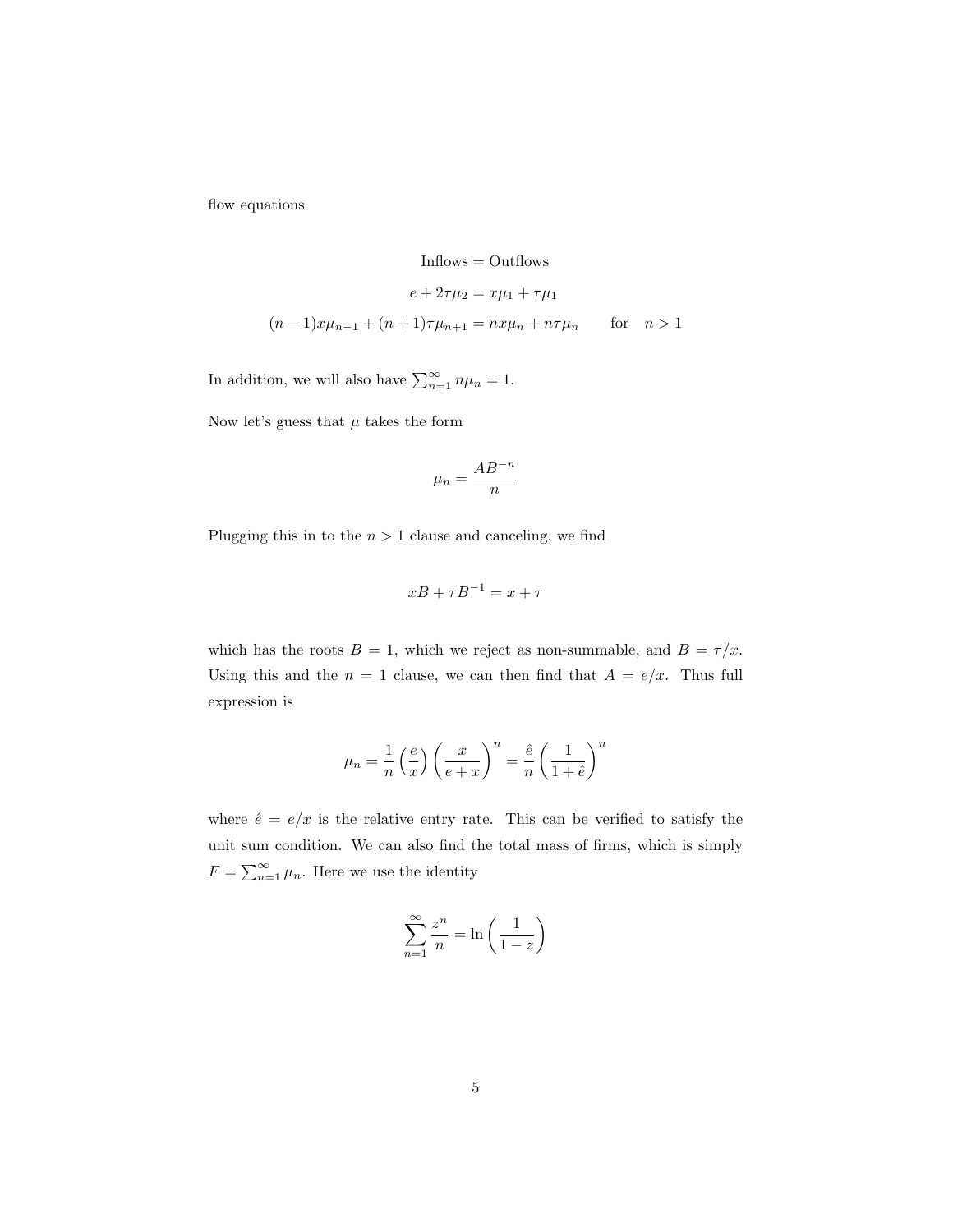which can be obtained by integrating both sides of the more familiar identity

$$
\sum_{n=0}^{\infty} z^n = \frac{1}{1-z}
$$

In our case  $z = x/(e + x) = 1/(1 + \hat{e})$ , meaning the total mass of firms is equal to

$$
F = \hat{e} \ln \left( 1 + \hat{e}^{-1} \right) \in [0, 1]
$$

Note that  $F$  is thus increasing in  $\hat{e}$ . Because there is a fixed unit mass of products, the average firm size is thus  $\bar{n} = 1/F$  and is decreasing in  $\hat{e}$ . Using this, we can now find the true distribution of firms (rather than the mass) with  $\tilde{\mu}_n = \mu_n/F$ . This yields

$$
\tilde{\mu}_n = \frac{(1+\hat{e})^{-n}}{n \ln(1+\hat{e}^{-1})}
$$

The net effect of higher relative entry on the distribution is to concentrate more mass in one product line firms, while lower entry spreads the distribution out. Section 2 depicts this.

# 3 Goals of the Paper

This paper is nice because it clearly sets out what trends in the data it wishes to explain.<sup>1</sup> Furthermore, it manages to capture the bulk of them using a fairly simple and analytically tractable model. Some of the most relevant ones for are purposes are

#### 1. Research intensity is independent of firm size.

This is simply the ratio of research investment to revenue, which is con-

<sup>&</sup>lt;sup>1</sup>These are often called "stylized facts," but I think this term is falling out of favor.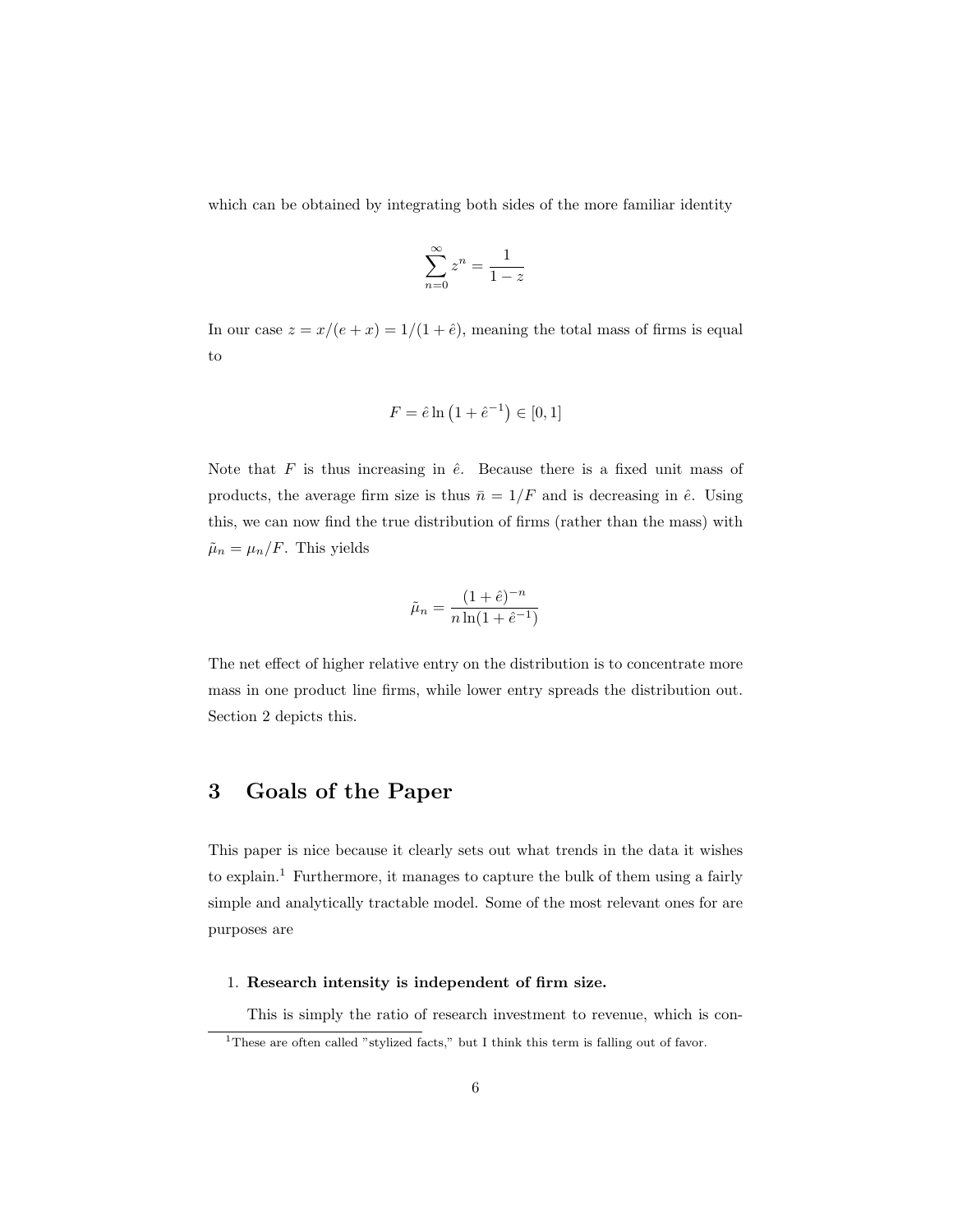



stant as both values scale linearly with number of products.

2. The distribution of research intensity is highly skewed, and a considerable fraction of firms report zero research.

A highly skewed distribution of number of products yields the former, while the latter is not incorporated.

3. Differences in research intensity across firms are highly persistent.

The authors extend the model to include exogenous and persistent differences in innovation step size and cost. This gets the job done, but is somewhat *ad hoc*.

4. Firm research investment follows essentially a geometric random walk.

This arises because firms grow and shrink symmetrically by gaining and losing products, and this linearly affects research spending.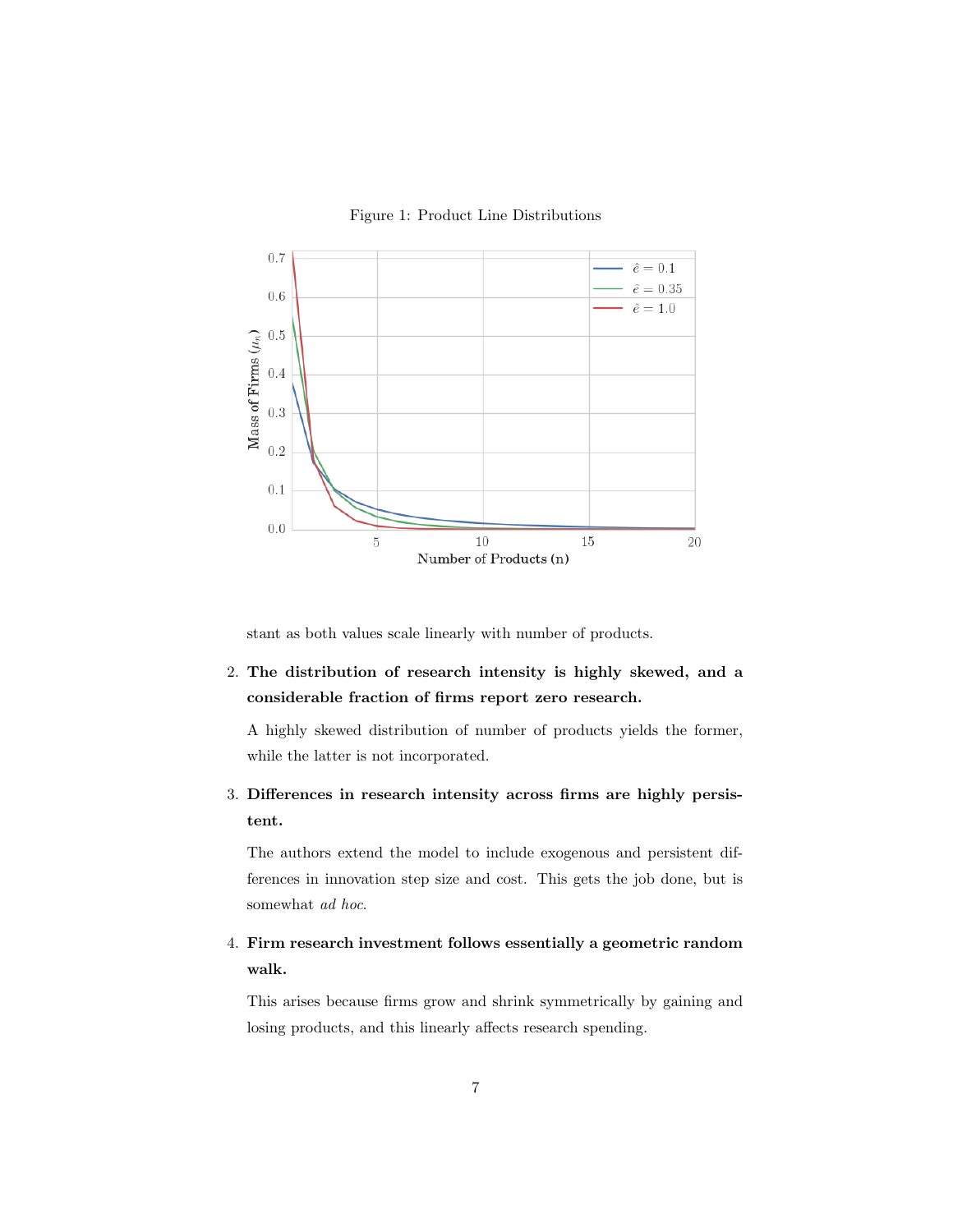#### 5. The size distribution of firms is highly skewed.

One could argue that this is true, however the distribution is still not fat tailed. Empirical studies have found the size distribution of firms to approximately Pareto.

6. Smaller firms have a lower probability of survival, but those that survive tend to grow faster than larger firms. Among larger firms, growth rates are unrelated to past growth or to firm size. The first clause of this statement holds true because firms exit only by losing their last product line. Additionally, conditioning on not exiting preferentially selects for firms that have not lost products, meaning they have in net gained more products than average. This does not arise with large firms, where we are far away from exit through product loss.

One dimension where this model falls a bit short is in capturing the true extent of skewness in the observed firm size distribution, at least in the US. We might be able to approximate this using very low entry rates, but these would be implausibly so. Fundamentally, the resulting distribution does not have the right shape.

Luttmer (2011) notes that in order to achieve the proper level of skewness, one needs a different generating process as well as persistent heterogeneity in firm growth rates. In this model, firm growth rates are invariant to firm size, a result known as Gibrat's Law. This seems to be true in the data as well. However, growth rates are also not correlated over time for specific firms. This doesn't seem to be the case in the data, particularly when looking at firms that are now very large such as Walmart or GE.

Another object which we have sort of lost track of at this point is the distribution of firm level productivity. Recall from lecture 2 that the aggregate productivity index is

$$
Q = \exp\left(\int_0^1 \log(q_j)dj\right)
$$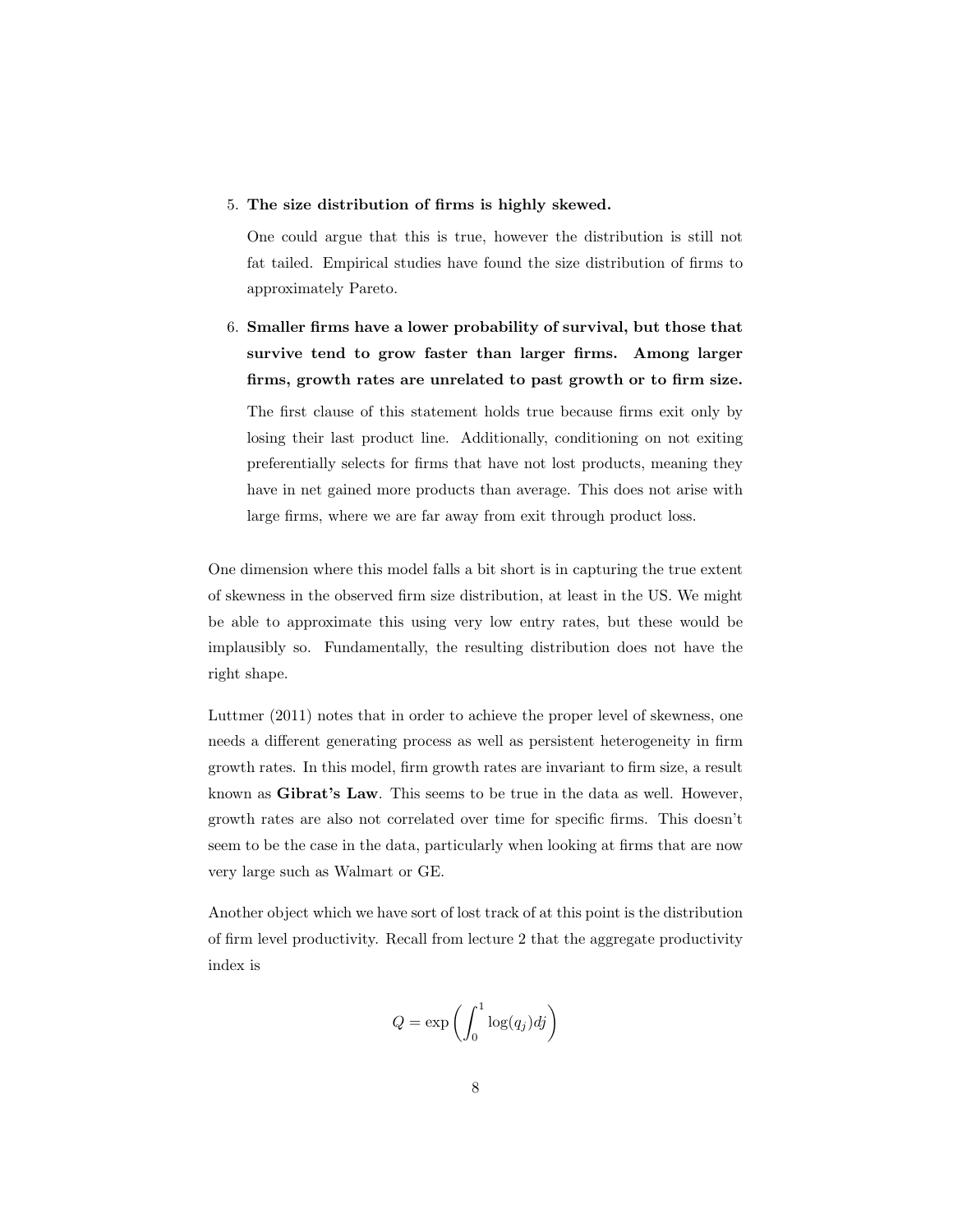Suppose that we define a normalized productivity  $\hat{q}_j \equiv q_j/Q$ . This helps us look only at the distribution, rather than the level which we know to be growing steadily over time. Over short time intervals, this evolves according to

$$
\hat{q}_j(t + \Delta) = \begin{cases} \frac{\lambda q_j(t)}{1 + \Delta g} & \text{w.p. } \Delta \tau \\ \frac{q_j(t)}{1 + \Delta g} & \text{w.p. } 1 - \Delta \tau \end{cases}
$$

Thus it follows an asymmetric random walk. The implication is then that the variance, both in terms of expectation and across product lines, increases without bound over time.

This is not a problem in this specific setting because of the log-log aggregation. However, for general elasticities of substitution, this would be an issue. What is required is some kind of resetting process. For instance, there might be a lower bound on productivity below which firms either cease producing or are dragged along with the economy. Alternatively, new or existing products could draw their productivity from some average of the current distribution, as is done in Acemoglu and Cao (2010).

#### 4 Firm Heterogeneity

In addition to ex post heterogeneity in firms induced differential research outcomes, there can be other sources of firm growth and size variability. In particular, the above discussion treated all product lines as identical (both ex ante and ex post) as far sales, employment, and profitability go. This may very well not be the case.

Klette and Kortum (2004) introduce persistent differences at the firm level in terms of innovation step size. Certain firms simply produce larger innovations but must also employ more researchers in order to so. This yields persistent differences in innovation intensities, while avoiding persistent differences in growth rates (which would otherwise lead to larger firms being more research intensive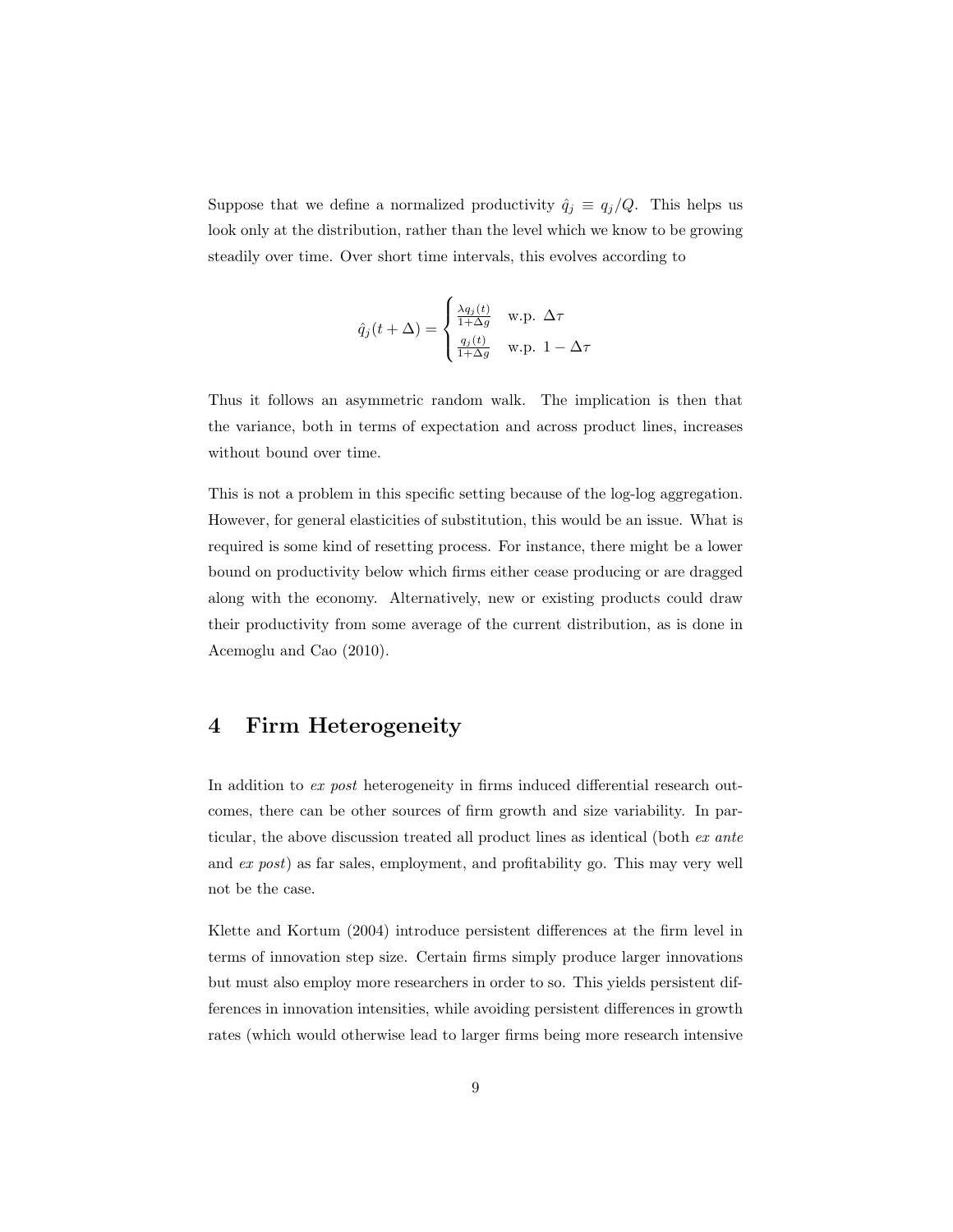and profitable, a trend that we do not observe in the data).

Nonetheless, we do observe persistent differences in firm growth rates. Imagine, for example, the differences between a firm like Google and one like Xerox. However, squaring this with the fact that larger firms are on average no more profitable or research intensive than small firms requires a somewhat nuanced explanation. Roughly speaking though, one can imagine a firm life cycle in which some start out highly innovative, achieving rapid growth early on, but over time revert to innovative capacities more in line with or below the average firm.

It is difficult to write down a closed-firm solution to many models featuring further firm heterogeneity, but we can get a bit of analytic traction by going down that path. To do so, we need to move away from the unit elasticity ( $\varepsilon = 1$ ) setting. Recall from the previous lecture that the production level chosen by a monopolist with productivity  $q_j$  is

$$
x_j^M = \left[ \left( \frac{\varepsilon - 1}{\varepsilon} \right) \frac{q_j}{w} \right]^\varepsilon Y
$$

Now consider the limit pricing scenario. Here the firm will charge a price equal to the marginal cost of their competitor, namely  $p_j = \lambda w/q_j$ . This results in production of

$$
x_j^L = \left[ \left( \frac{1}{\lambda} \right) \frac{q_j}{w} \right]^\varepsilon Y
$$

The question arises then, which of these is larger? The monopoly solution is valid only when the other firm is sure not to enter. Thus the firm will choose the maximum of the two. The condition for  $x_j^M > x_j^L$  is simply

$$
\lambda > \frac{\varepsilon}{\varepsilon - 1}
$$

Let's assume that this holds so the firm will in fact always charge the monopoly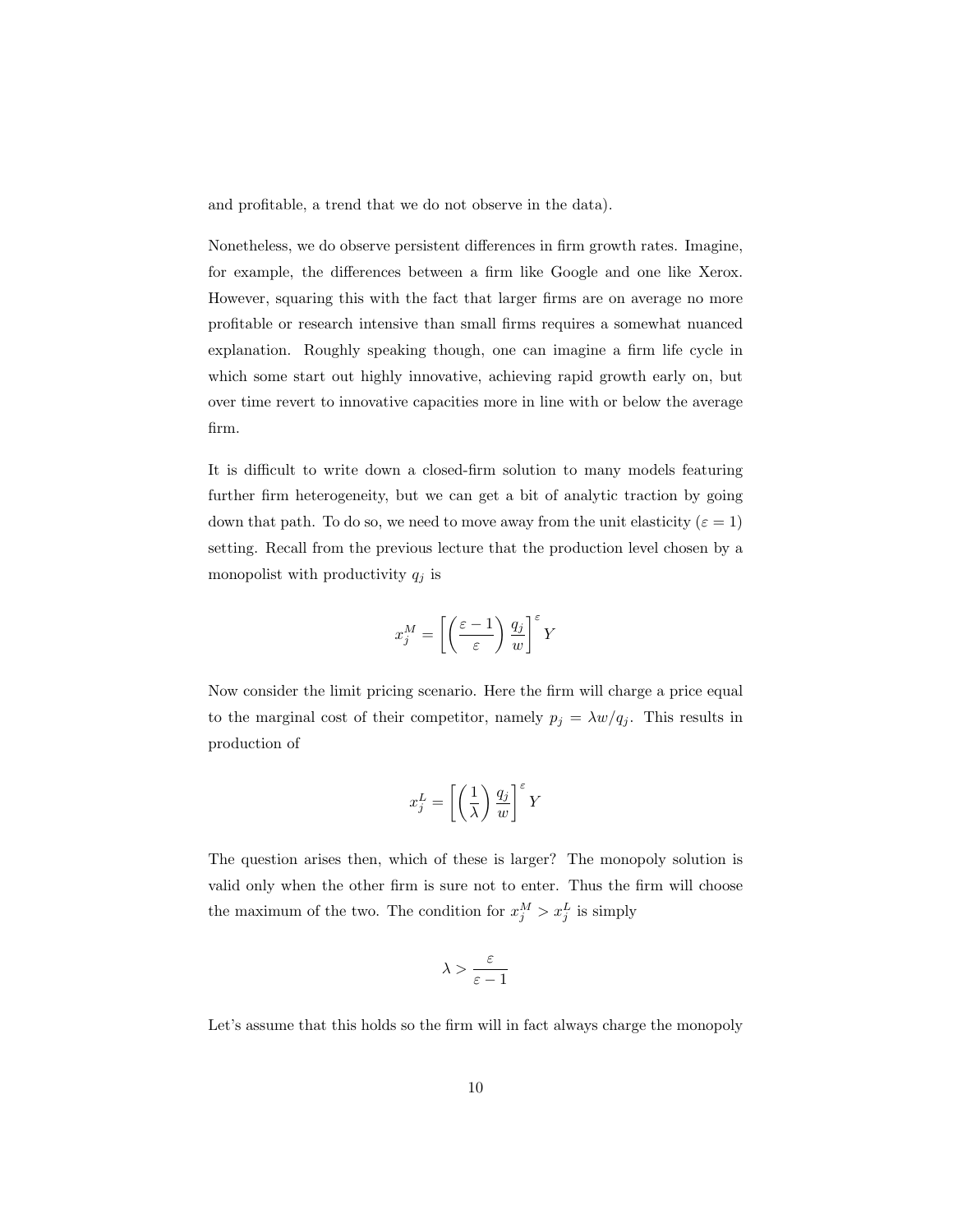price. We could also define  $\bar{\lambda} = \min \{ \lambda, \varepsilon/(\varepsilon - 1) \}$  and proceed accordingly. Note that we are implicitly assuming stationary strategies here (and throughout). The question of equilibrium when allowing for multi-period strategies is quite a bit more complicated.

Now we can compute some observable outcomes at the product line level. In particular, the production level of the firm was computed to be

$$
x_j = \left[ \left( \frac{\varepsilon - 1}{\varepsilon} \right) \frac{q_j}{w} \right]^\varepsilon Y
$$

Plugging this into the final goods production function, we find the identity

$$
\frac{w}{Q}=\frac{\varepsilon-1}{\varepsilon}
$$

where  $Q$  is a productivity aggregate defined as

$$
Q^{\varepsilon - 1} = \int_0^1 q_j^{\varepsilon - 1} dj
$$

This will also satisfy  $Y = QP$ . Now let the relative productivity be  $\hat{q}_j = q_j/Q$ . By construction, we then have

$$
1 = \int_0^1 \hat{q}_j^{\varepsilon - 1} dj
$$

We can further show that

$$
\pi(\hat{q}) = \left(\frac{1}{\varepsilon}\right)\hat{q}^{\varepsilon - 1}Y \quad \text{and} \quad w\ell(\hat{q}) = \left(\frac{\varepsilon - 1}{\varepsilon}\right)\hat{q}^{\varepsilon - 1}Y
$$

When a firm successfully innovates, it improves the productivity of a random product line by a factor  $\lambda$ <sup>2</sup>. The *relative* productivity from then on is falling

<sup>&</sup>lt;sup>2</sup>In reality, firms are likely to be able to target their research efforts. This assumption is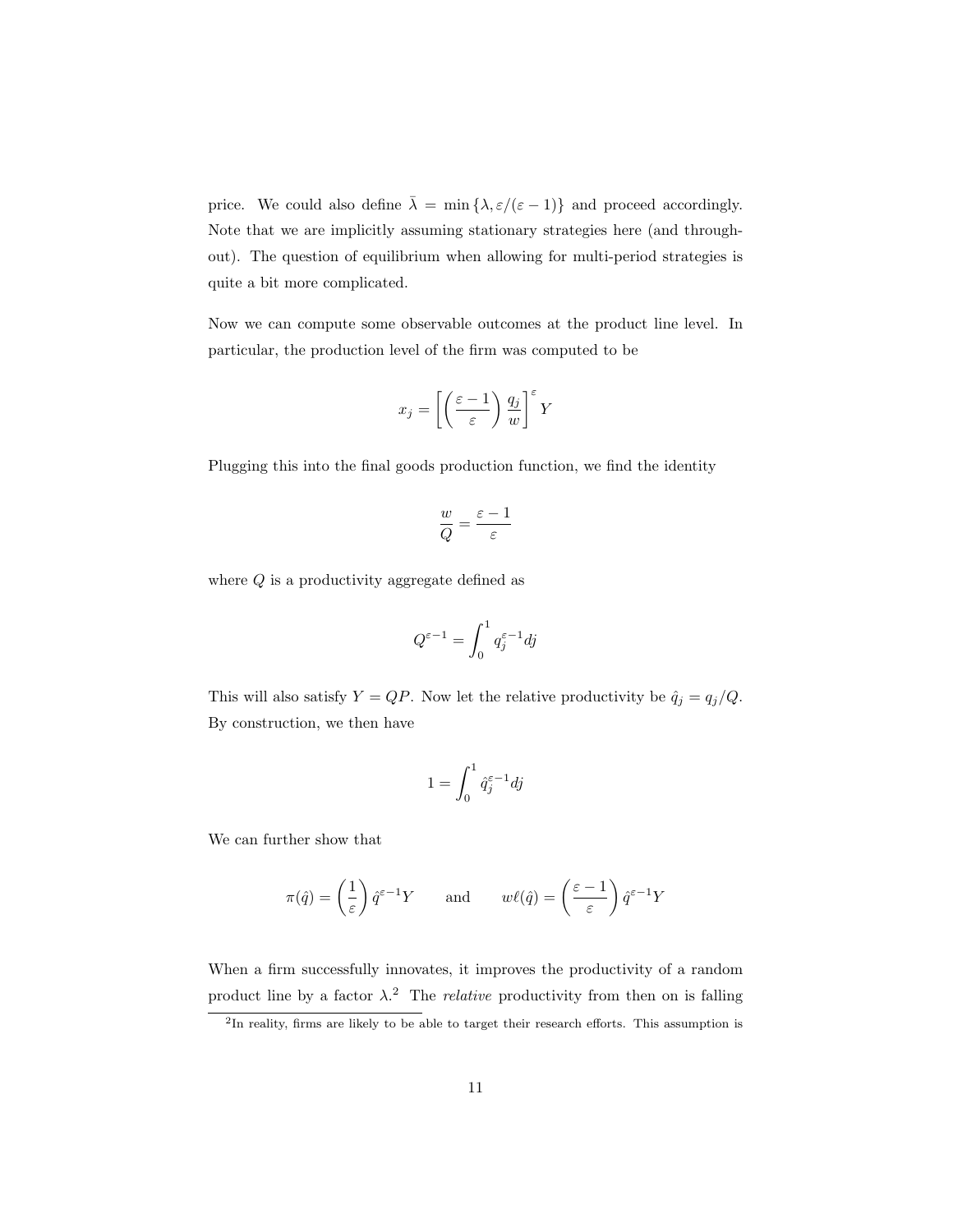over time as other products in the economy are improved upon. Lets write down a value function that can capture this dynamic, letting g be the growth rate of  $Q$  (and hence  $Y$ )

$$
rV(\hat{q}) = \pi(\hat{q}) + \max_{x} \{-wc(x) + x\overline{V}\} - \tau V(\hat{q}) - g\hat{q}V_{\hat{q}}(\hat{q}) + \dot{V}
$$

$$
= \pi(\hat{q}) + \Omega - \tau V(\hat{q}) - gV_{\hat{q}}(\hat{q}) + \dot{V}
$$

where  $\bar{V} = \mathbb{E}_{\hat{q}}[V(\hat{q})]$  is the expected return from innovation. Now suppose the value function takes the form

$$
V(\hat{q}) = \left[A + B\hat{q}^{\varepsilon - 1}\right]Y
$$

This should satisfy

$$
(r - g + \tau) \left[ A + B \hat{q}^{\varepsilon - 1} \right] = \left( \frac{1}{\varepsilon} \right) \hat{q}^{\varepsilon - 1} + \tilde{\Omega} - g(\varepsilon - 1) B \hat{q}^{\varepsilon - 1}
$$

Equating term by term yields

$$
A = \frac{\tilde{\Omega}}{r - g + \tau} \quad \text{and} \quad B = \frac{1/\varepsilon}{r - g + \tau + (\varepsilon - 1)g}
$$

Note that  $\tilde{\Omega}$  is a function of  $\tilde{V} = \bar{V}/Y$ . Thus there is one more layer to solve there. Assuming a constant elasticity research cost function, one can solve for  $\tilde{V}$  in closed form. From here the innovation rate x can be found. The remaining task is to calculate the growth rate

$$
Q^{\varepsilon-1}(t+\Delta) = \int_0^1 \left[ \Delta \tau (\lambda q_j)^{\varepsilon-1} + (1 - \Delta \tau) q_j^{\varepsilon-1} dj \right]
$$

$$
= Q^{\varepsilon-1}(t)(1 + \Delta \tau \left[ \lambda^{\varepsilon-1} - 1 \right])
$$

made purely for tractability.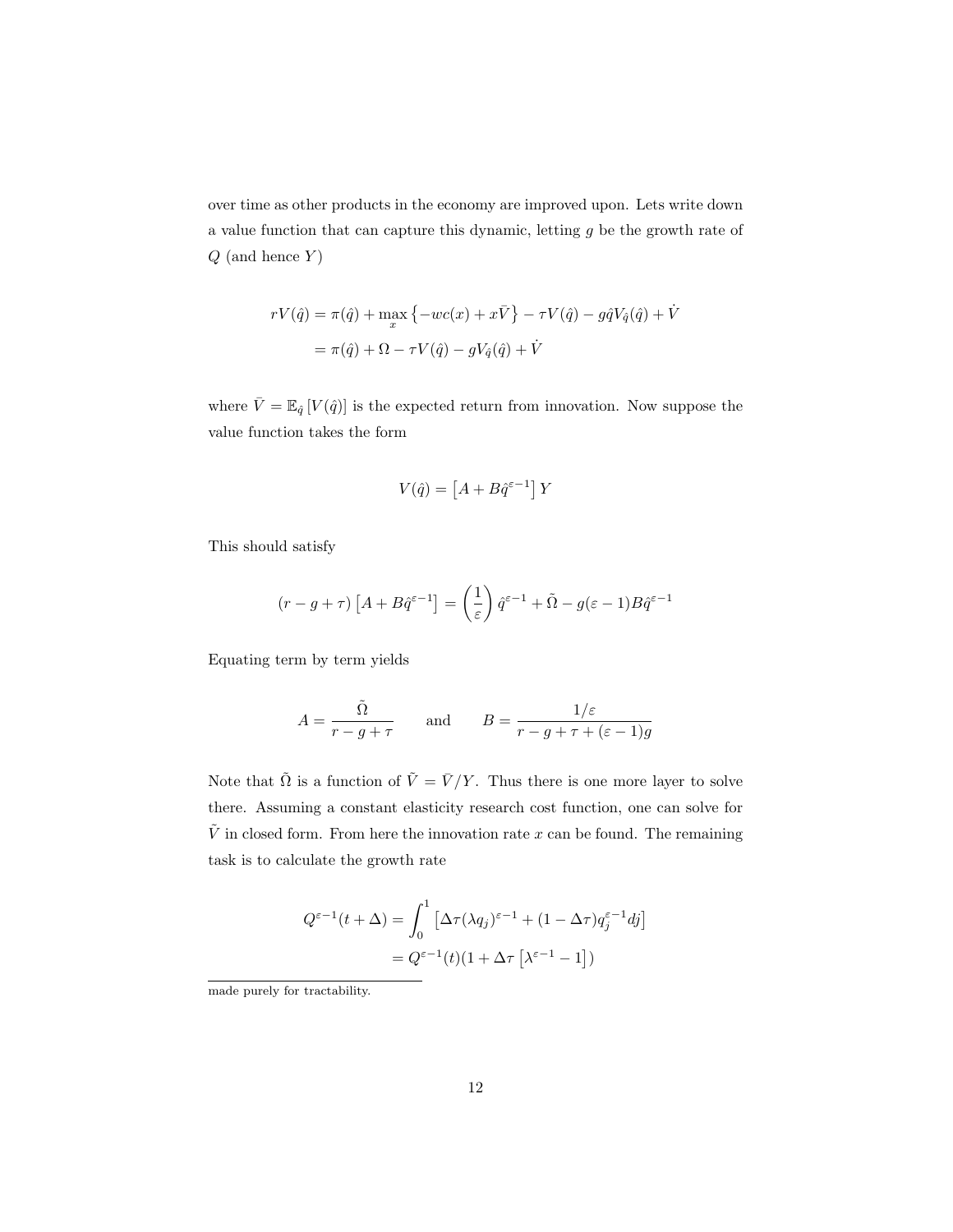Thus the growth rate of  $Q$  is simply

$$
g=\left[\frac{\lambda^{\varepsilon-1}-1}{\varepsilon-1}\right]\tau
$$

At this point we run into issues of the existence of the distribution over  $\hat{q}$ , as discussed earlier. Nonetheless, we can write down flow equations for this. Let the distribution be denoted by  $F(\cdot)$ . This should then satisfy

$$
F(\hat{q}, t + \Delta) = \Delta \tau F\left(\frac{\hat{q}(1 + \Delta g)}{\lambda}, t\right) + (1 - \Delta \tau)F(\hat{q}(1 + \Delta g), t)
$$

Taking the limit as  $\Delta \to 0$ , we find a sort in inflow-outflow differential equation

$$
g\hat{q}f(\hat{q}) = \tau [F(\hat{q}) - F(\hat{q}/\lambda)]
$$

For a very detailed version of the above model, with the addition of an ex ante distribution of product line shares, see Lentz and Mortensen (2008). Note that in this work, the authors actually match the distribution of  $\hat{q}$  to the data rather than use the steady state implied by the model, which doesn't exist.

# References

- D. Acemoglu and D. V. Cao. Innovation by entrants and incumbents. Technical report, National Bureau of Economic Research, 2010.
- E. J. Bartelsman and M. Doms. Understanding productivity: lessons from longitudinal microdata. Journal of Economic literature, pages 569–594, 2000.
- S. J. Davis, J. C. Haltiwanger, and S. Schuh. Job creation and destruction. MIT Press Books, 1, 1998.
- T. J. Klette and S. Kortum. Innovating firms and aggregate innovation. Journal of Political Economy, 112(5):986, 2004.